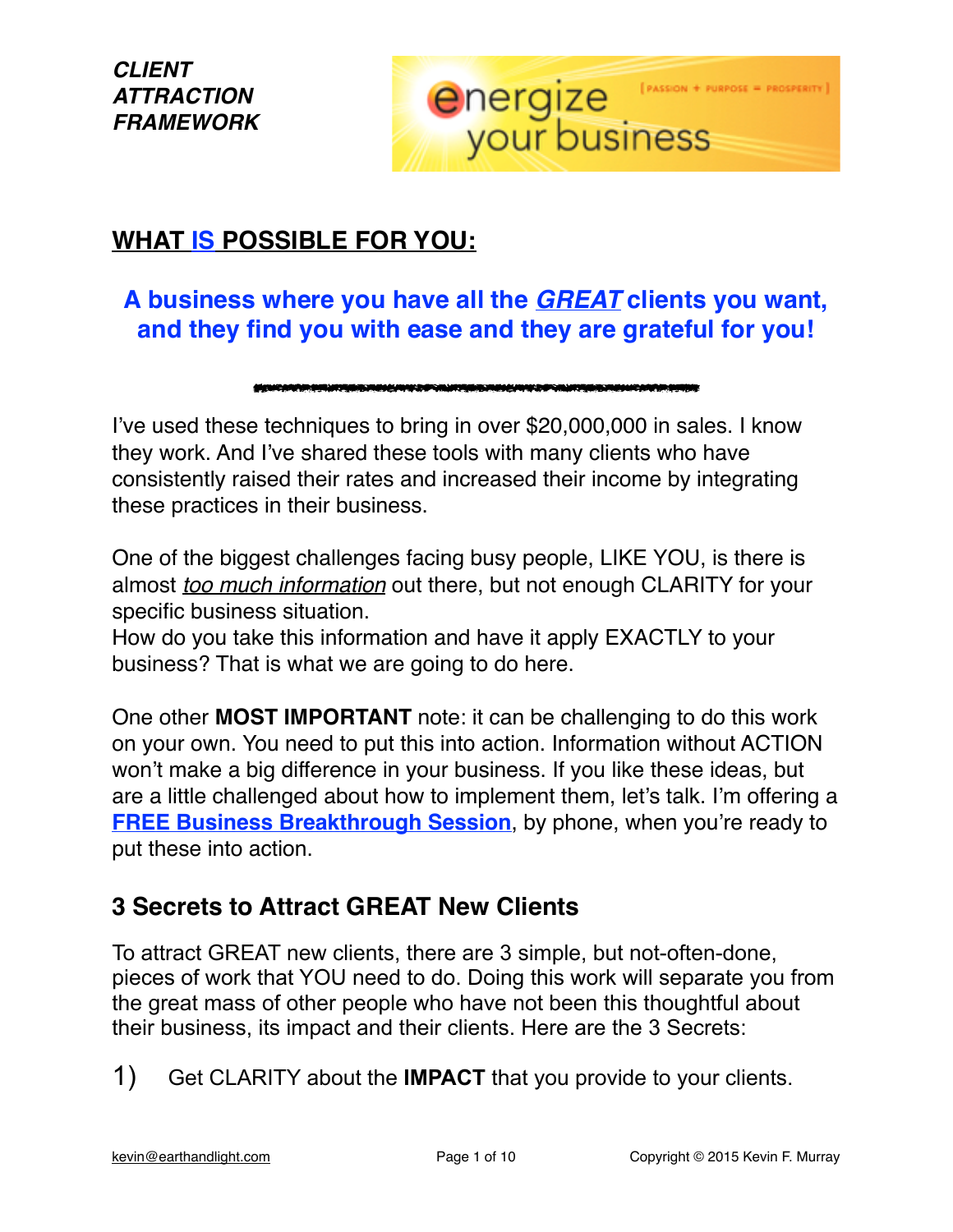

2) Get CLARITY about WHO your **IDEAL CLIENTS** are. Describe them

in detail. How does it *feel* to work with them?

3) Get CLARITY about what other businesses or people already serve your IDEAL CLIENTS. And then, your task is to entice them to put you in front of their clients.

These are your **IDEAL PARTNERS.**

Why are these 3 things in this order? Can I go talk to Partners first?

If you think you are ready to talk to Partners, go ahead. But, you are best served if you can tell them who your Ideal Clients are, i.e. **which** of their clients will be a best-fit for you. Not all of their clients are your Ideal Clients.

<u>UN TANDA MANGA YANG BIDA MANGA YANG BIDA MAMBAD</u>

And it helps to be very clear about your IMPACT when you recruit Partners. You can work on these in any order, but it works best when you are clear about all 3 before really going public. Besides, this shouldn't take a lot of time - rather it requires some good, attentive, quiet time where you can really dive deep and answer these questions with feeling.

Ready to dig in?

Let's get started!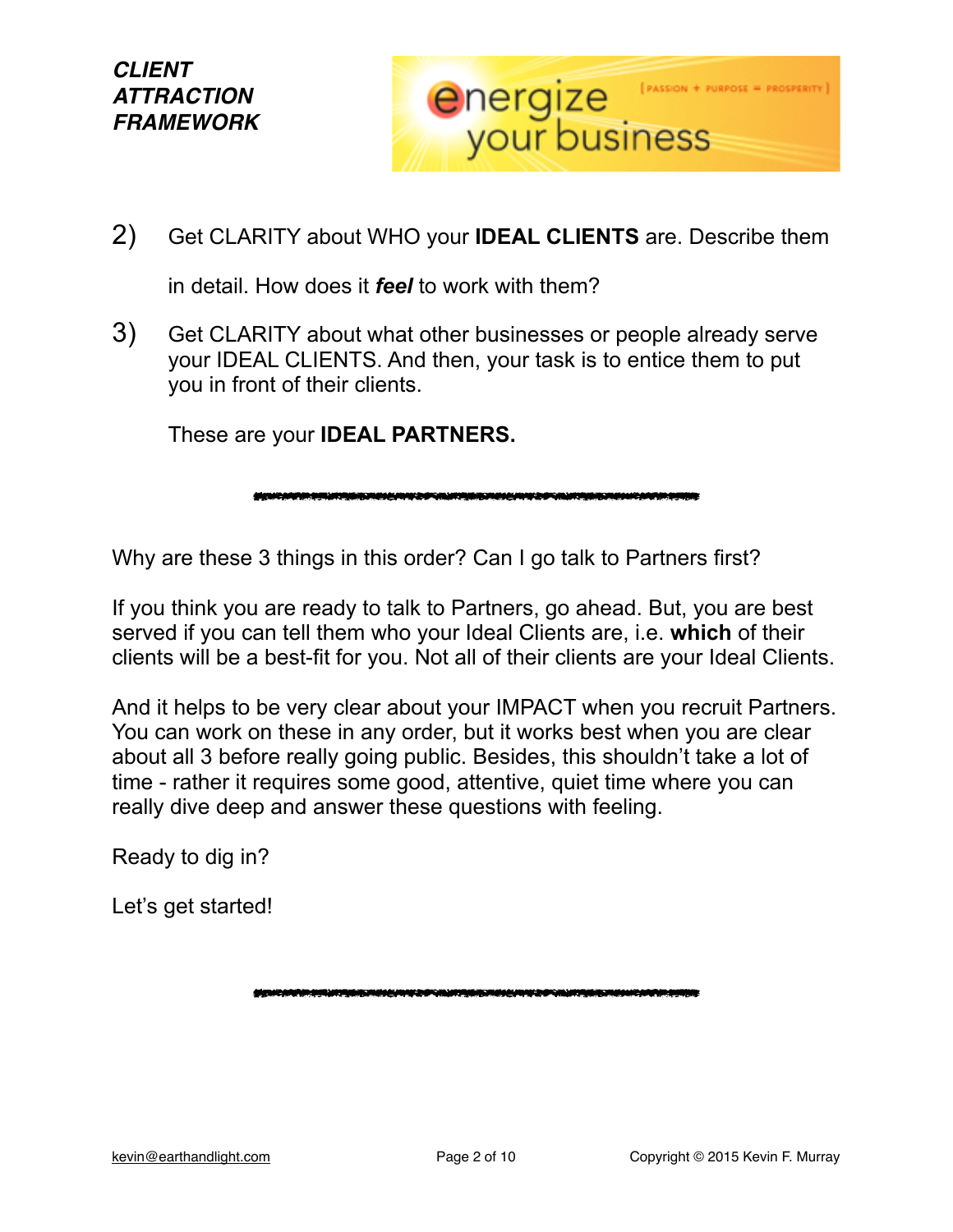# energize

#### **1 - YOUR BUSINESS IMPACT \***

"When you define your Business Impact, you develop a competitive advantage that's very hard to beat and you create powerful attractor energy that begins bringing you Ideal Clients and Ideal Partners. Most business people can tell you the business they are in, but that is far different from stating the impact that the client receives from you.

For example: You need a plumber, you look in the Yellow Pages and see two ads. One for a plumber who does piping, water heaters, etc. The second ad says "We give your family peace of mind in your home water systems." Which one are you more likely to call?

What does Business Impact mean? It means you consider all the ways your work will serve and benefit the client, their work and their lives. (If you can't see the beneficial impact of your business on clients, you need to find another business. Life is to be enjoyed, and work is such an important part of our lives.)

A simple yet challenging question is: What is your business? A quick answer may be descriptive, but a better answer can really inspire you and new clients that are looking for what you provide.

We are exposed to thousands of messages every day. How will your message rise above the clutter and noise to reach your clients? Using the Law of Attraction, you need to be clear, share your message consistently and power it with *emotional energy*. Your message should focus on the benefit and impact that the client wants to receive.

Why should a client choose you versus a competitor? Without knowing your Business Impact, getting business is simply the "luck of the draw," you'll win some and lose some. If you want to earn more business, you need to be clear about your Impact.

When you are clear about your Impact, and excited about delivering it, clients pick up on your enthusiasm and enjoyment. It makes a better buying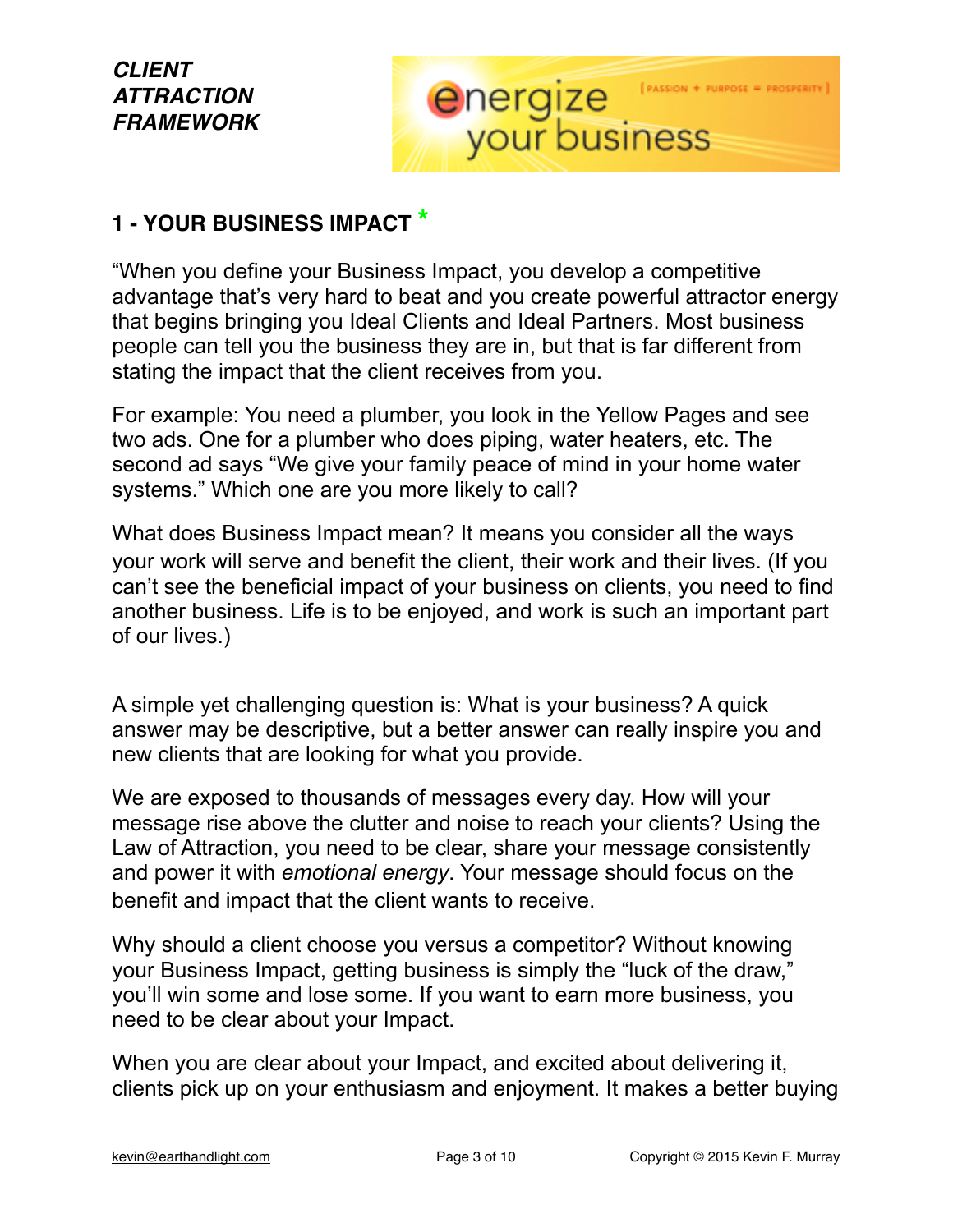

experience for them.

This OnLine exercise will help you go from a simple statement of "what your business is" to a powerful attractor statement of "what's in it for the client." Play the .mp3 recording under the book cover image.

To go to: Business Impact Statement Generator, follow this link:

<http://www.earthandlight.com/your-business-and-its-impact/>

Take a breath, read the next statement aloud, breathe and read it again.

"I am grateful for my clients. I enjoy the Impact my work delivers to them. People are served by me and the work I do. What I do contributes to other lives and other businesses and helps the whole inter-connected planet work."

Close your eyes and imagine the energy of these words going out into the world.

Doesn't that feel GOOD?

You enliven your business by looking at the impact that you provide and what impact you get out of it too. If you focus only on the client, you leave yourself out. You want it built in to your plan that YOU get to prosper, and enjoy all the rewards that you would hope for any client, associate or friend.Imagine: All business people are clear about their Impact and they are thrilled about the service they provide.

#### *WOW!*

There would be billions of loving touches and tons of grateful energy going out every day in workplaces all around the world.

That is what you are part of creating.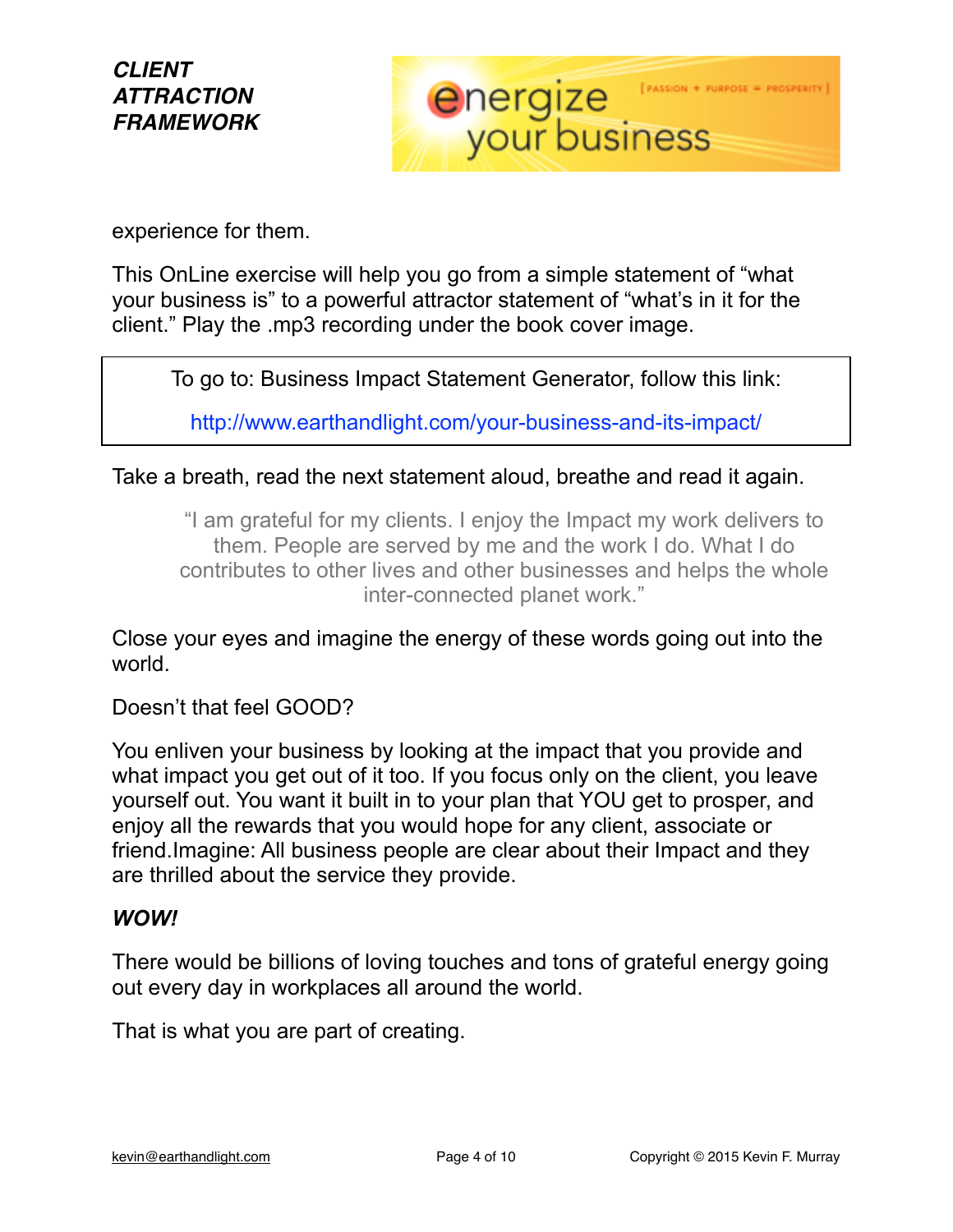

#### **2 - IDEAL CLIENTS \***

Who is most able to receive the impact that you want to offer? Who will value it the most? The answer is: Your Ideal Clients.

The owner of business A has 20 "Ideal" clients, works 30 hours a week, loves his work and earns \$100,000 a year. The owner of business B has 40 clients, some good, some not so good, works 50 hours a week, makes \$80,000 and is not so happy. Which business do you like?

Moving forward using the Law of Attraction, you specify and attract the clients you prefer to work with. This creates a **HUGE** difference to you in terms of less energy out and more joy and income in.

How do you define Ideal Clients? Start by looking at the clients you enjoy and value most. What is it specifically that you enjoy and value? It might be things like: they pay quickly, don't haggle, they're friendly and appreciate you, they refer new clients, they are within a 50 mile radius of the office, with 50-100 employees, they generate \$5,000 of business for you per year. It's up to you!

Don't forget to add **emotion** as the fuel to power your desires. How does it *feel* to work together? For you and for them? Do you want joy, fun, mutual admiration, collaboration, laughs? Attract Ideal Clients with this exercise:

To go to: Attracting Ideal Clients exercises, follow this link:

[http://www.earthandlight.com/Attracting Ideal Clients](http://www.earthandlight.com/attracting-your-ideal-clients/)

#### **You can have more than one type of Ideal Client**.

In my Energy Conservation business, I have different Ideal Client profiles for Commercial, Industrial, Retail and Institutional sectors.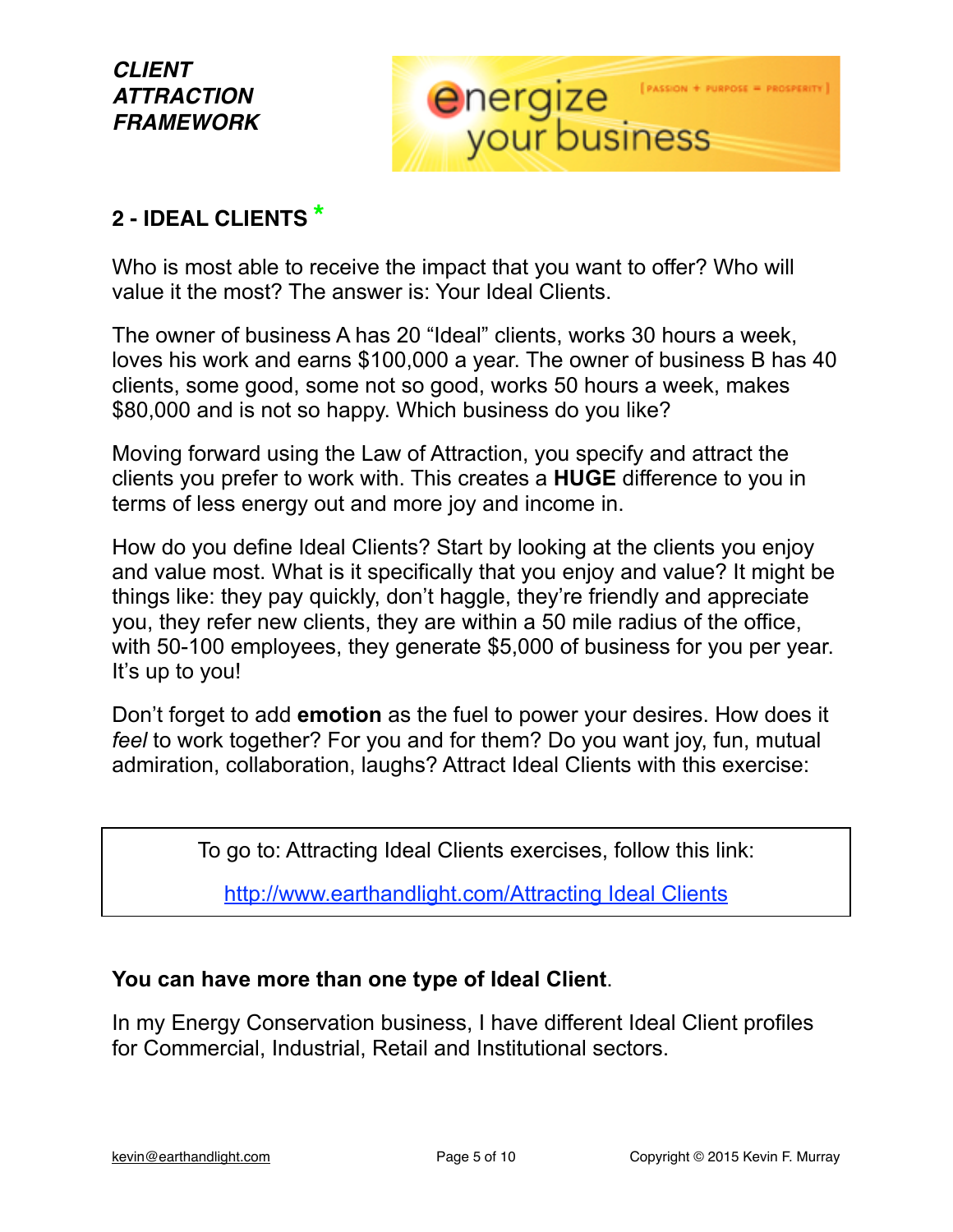#### Why put energy into attracting anything less than Ideal Clients? You know what you get *without* an Ideal Client Profile; the good, the bad and the ugly. You know less-than-ideal clients take a lot of time and energy, don't pay on a timely basis and don't really value you. They communicate poorly and create extra work. Well, this is what happens until you are very **Specific**  about your Ideal Clients. Make it easy for the Universe to deliver them to you.

energize

**FASSION + PURPOSE** 

#### **3 - IDEAL PARTNERS \***

The next questions: Who already has your Ideal Clients? What partners can introduce you to your Ideal Clients so you start on a "warm" call not a "cold" call? With clarity of Ideal Clients and Ideal Partners you have the *easiest, most leveraged, powerful and effective way to generate new clients*.

Who has your Ideal Clients? Who has been serving them for 5-10 years? Are there Associations, Trade Magazines and Conferences for your Ideal Clients? Are you getting an inkling of the power of this already? To dig deeper into this, and prepare for a great Partner meeting, here is a Partner Meeting Prep form I use to help my get ready for new Partner meetings.

We use the Four A's: Alignment, Approach, Agreement and Action. If you are well-prepared using this form, you'll have a GREAT partner meeting:

To download this form, follow this link:

[Partner Meeting Preparation](http://www.earthandlight.com/wp-content/uploads/2015/04/PartnerMeetingPrep.pdf)

#### **Next Step: Creating Partner Programs**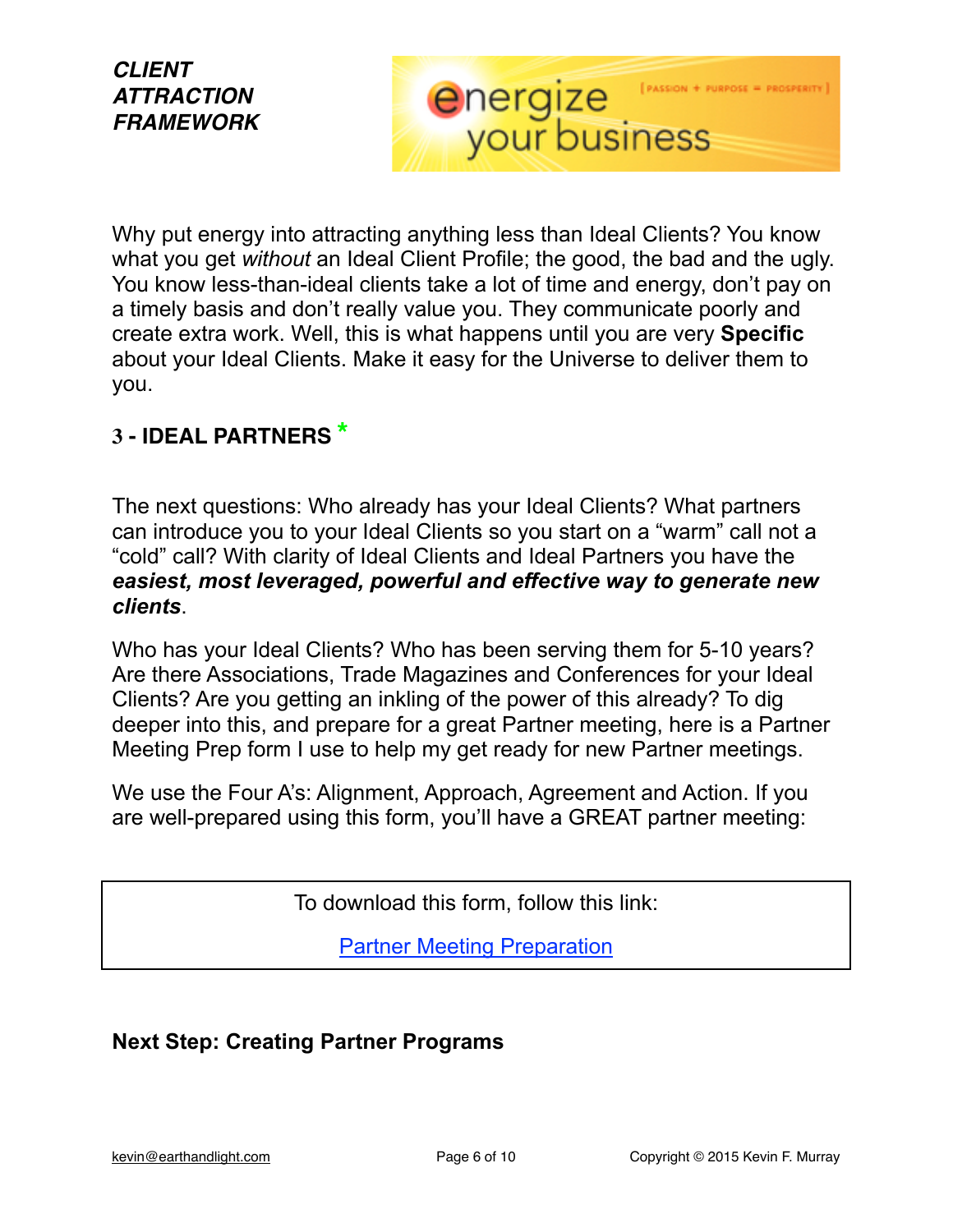# energize

#### **Creating Partner Programs**

Once you have identified Ideal Partners, contact them and create mutually beneficial relationships. The most important thing is the incentive- what's in it for them? It could be financial or you help them offer greater service to their clients, or a bit of both. Maybe you swap leads?

They need to know what you deliver to their clients. They need to be confident that you deliver it well. You need to remove your Partner's risk of introducing you to their clients. You need to remind them often of their incentive and which of their clients are Ideal for you.

Create a simple program to make it easy for them to work with you. You drive this program. It's more important for you than them. Once you have a program for a Partner, minor tweaking can create one for another Partner in another field.

It's amazing when you start to think and work in this way. Almost everyone can be a partner. The challenge is not in finding new partners. It is more in selecting the few who will get your attention and that will attract the best results with the most leverage for you.

# **SUMMARY** and questions/answers

This information is not rocket science (I know, I actually studied rocket science) but it does require some time, attention and maybe, some new thinking. It also involves being willing to check in deeply with yourself. And it involves using your IMAGINATION and some FAITH to create something that is *not* currently now here in your life or in your business.

I have had the great fortune of having wonderful Mentors, Professional Coaches and Transformational Teachers in my business life over 30 years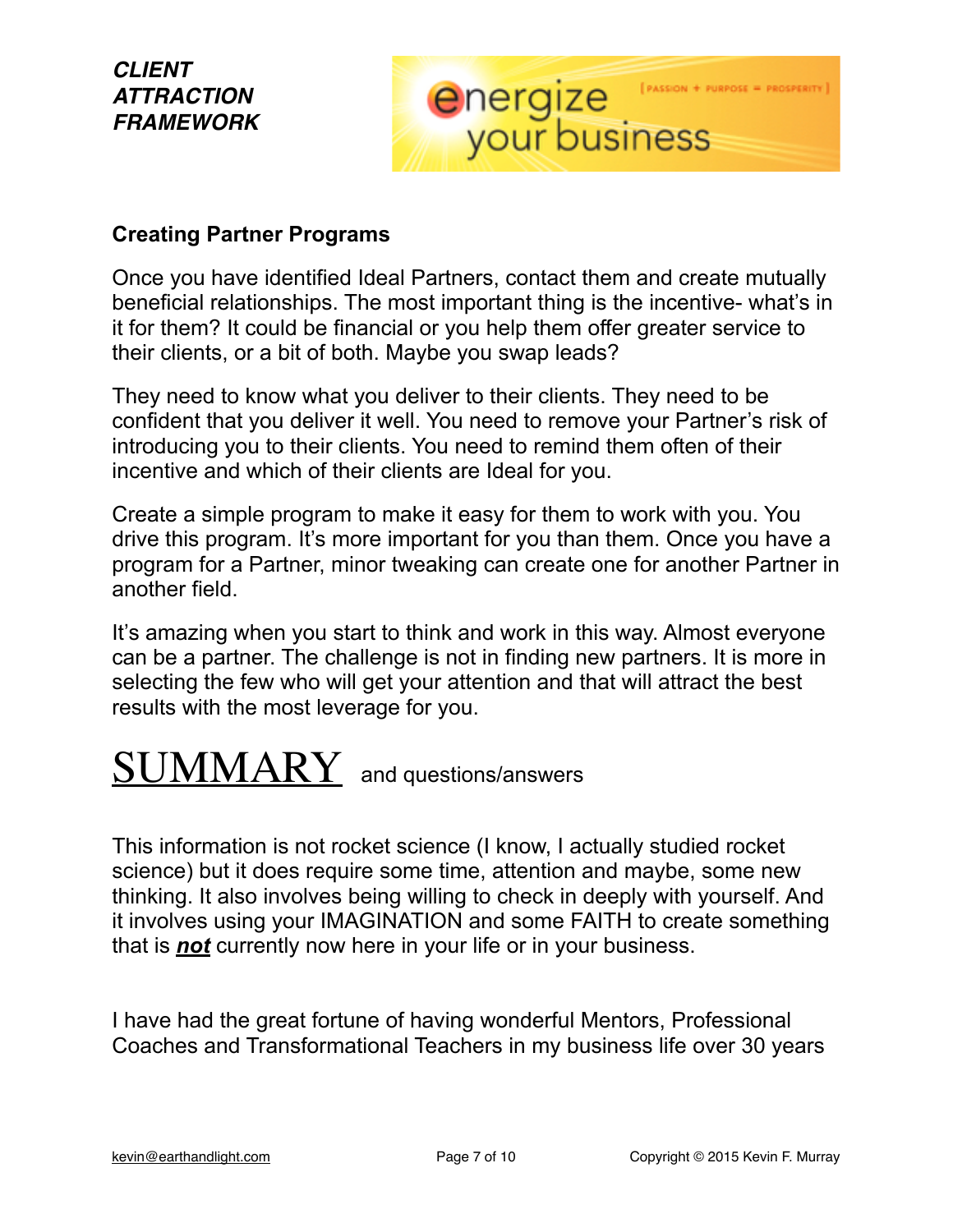

As you start to use this and customize your DREAM business using these tools, feel free to be in touch with me to get some help.

#### *Why am I giving this away for FREE?*

Answer 1: I want to see more heart-based business going on in the world Answer 2: I want to get your attention

#### *Why am I not even asking for an OptIn before giving away this download?*

What am I, STUPID?

Answer: I know just about everyone would say "you must get an email in exchange for giving away valuable content."

But I want YOU to decide if this content has value for YOU.

I'm not going to be arrogant enough to say "Wow, this stuff is so good, you need to give me your email first."

If this resonates with you, maybe you'll complete the OptIn. Maybe you'll request a FREE SESSION. Maybe you'll share this with someone else.

I don't know what will happen, but I trust that the right clients are on their way to me and signing up for my programs.

I wish the same for you!

Best of Success!

# Kevin

**\* Excerpted from "***Energize Your Business with the Law of Attraction***"**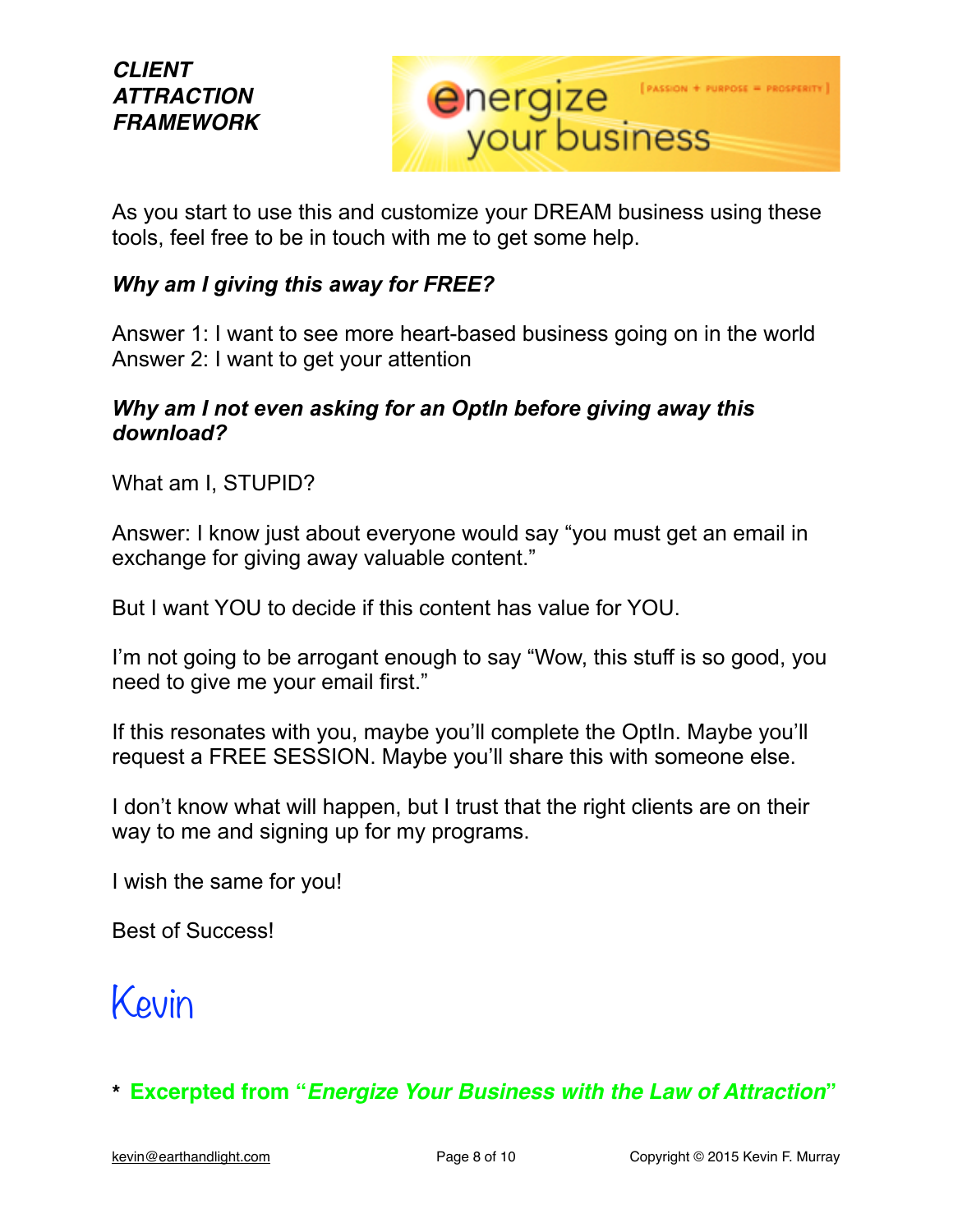

# **BONUS SECTION**

#### *The Law of Attraction*

"You are sending out energy all the time. This energy rides out on your thoughts, words, action and emotions.

You direct this power by where you put your attention"

Remember these key concepts and practices about The Law of Attraction:

- The more you Think, Speak and Act about something, the more you will attract it
- The more Attention you give to something, the more you will attract it
- The more Emotional Energy you put into something the more you attract it
- The more CLARITY you have about something the more you will attract it
- Gratitude accelerates the process
- Sharing GOOD NEWS attracts more.

Where have you been putting the energy and attention of your thought, word and action?

What are you giving your Attention to?

What emotional energy is most present in your life now?

Are you bringing CLARITY to what you are desiring to create in your life?

Are you being GRATEFUL?

Are you sharing GOOD NEWS?